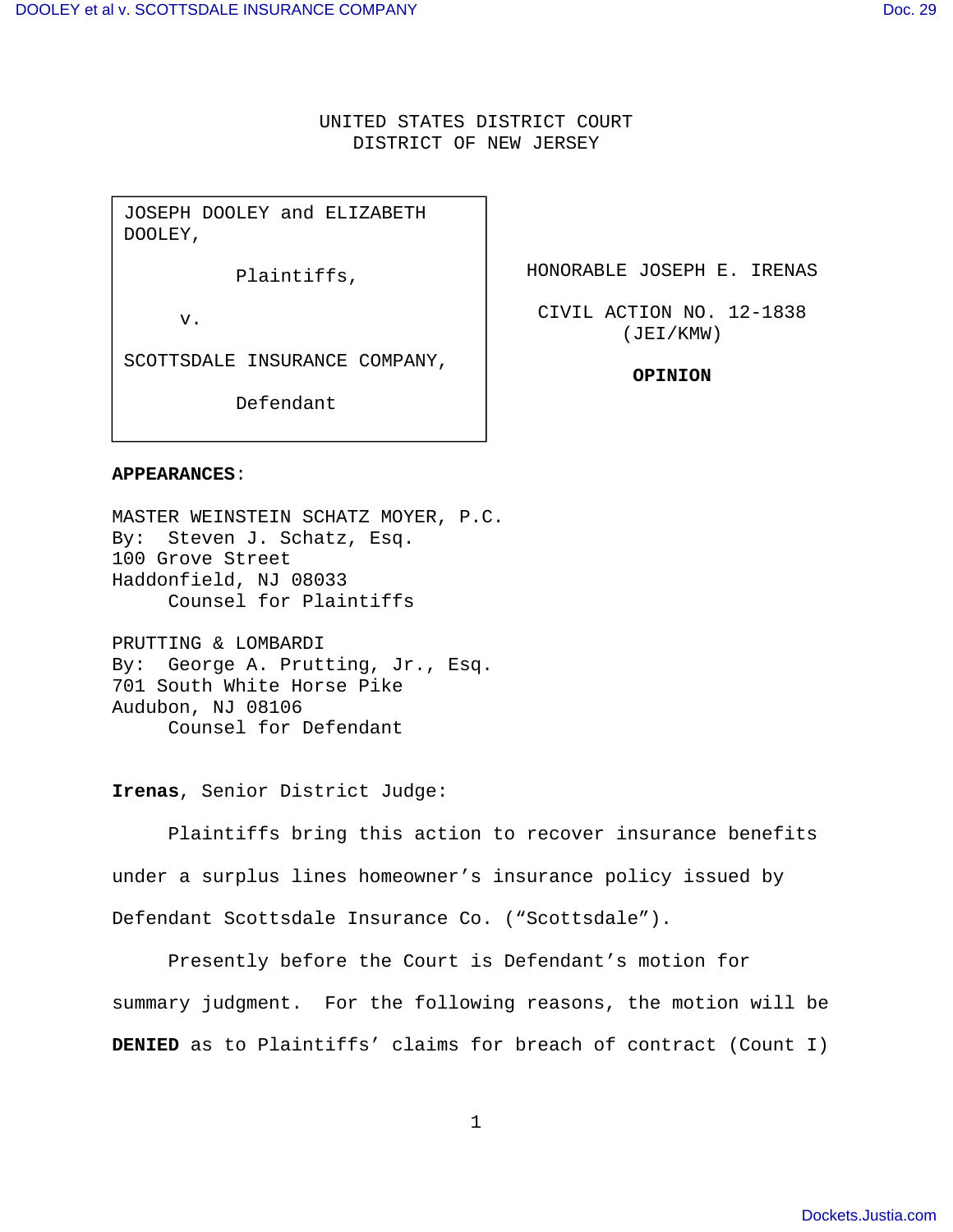and for a declaratory judgment (Count III). The motion will be **GRANTED** as to Plaintiffs' bad faith claim (Count II).

**I.**

The Court recites those facts relevant to deciding the pending motion for summary judgment and resolves any disputed facts or inferences in favor of Plaintiffs, the nonmoving party.

 In April 2008, Plaintiffs Joseph and Elizabeth Dooley purchased a two story, two bathroom vacation home located at 105 Bark Drive, Ocean City, New Jersey. (Pls.' Counter-Statement of Material Facts ("P.C.S.F.") at ¶ 2) Plaintiffs stayed in the home the weekend of December 11-12, 2010, and left with the intention of returning on December 31, 2010, for the New Year's holiday. (Def.'s Statement of Material Facts ("D.S.F.") at ¶ 4)

On December 20, 2010, the Ocean City Fire Department responded to a neighbor's report of a water leak at the Dooley property and shut off water at the street valve. (Expert Report of Frederic Blum at 3, Ex. Q to Def.'s Motion for Summary Judgment ("D.M.S.J.")) Plaintiffs were not aware of the leak until they returned to the house on December 31, when they noticed that water had discharged from the second floor bathroom where an inside wall shower diverter pipe and two inside wall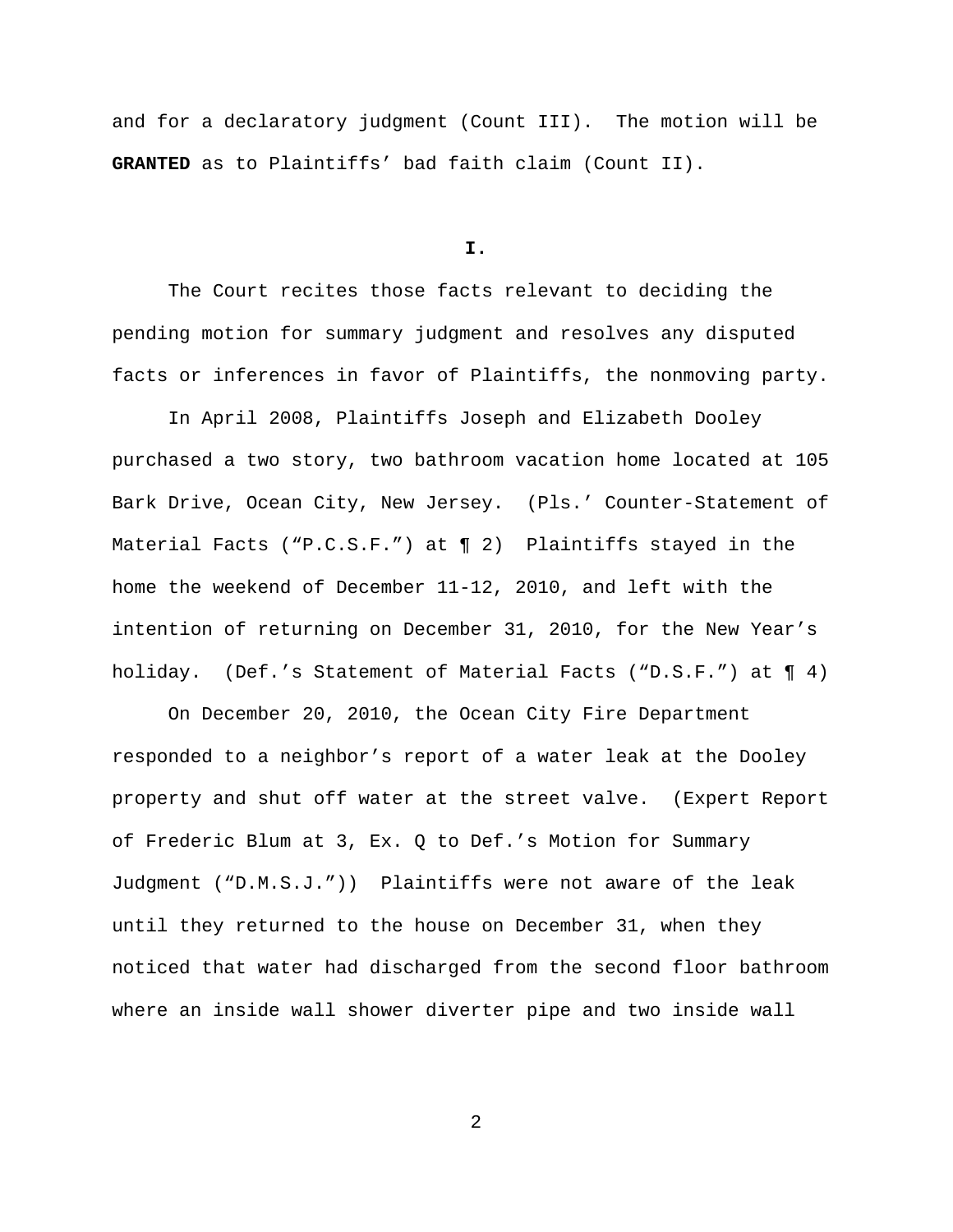sink pipes had burst.<sup>1</sup> (D.S.F.  $\P$  6) Water usage records indicate that approximately 22,000 gallons leaked into the Dooley residence. (Blum Rpt. at 3) Plaintiffs claim damage to the property exceeded \$160,000. (P.C.S.F. ¶ 1)

 Immediately after noticing the discharge of water on December 31, 2010, Plaintiffs contacted Scottsdale, their insurance provider, through its representatives, and were given a claim number. (Id. at ¶ 3) Plaintiffs had purchased a surplus lines insurance policy with Scottsdale in 2008 prior to closing on their home. Plaintiffs used a retail agent, The McMahon Agency ("McMahon"), to procure a homeowners' policy on their behalf. McMahon then contacted Defendant's general agent, FTP, Inc., an insurance wholesaler, for placement of the Dooley's homeowners' policy through the surplus lines or secondary market. FTP subsequently placed Plaintiffs' policy with Scottsdale with effective dates of coverage running from April 16, 2008 to April 16, 2009. Plaintiffs later renewed their policy through the relevant time period.

There is an initial dispute regarding whether Plaintiffs ever received a complete copy of their policy. Defendant submitted a certification from FTP vice president PJ Powell

i

 $1$  Based on the weather records, Defendant's Expert Frederic Blum concludes that the pipe must have frozen on December 15 and thawed on December 17. (Blum Rpt. at 5-6) Water then leaked for around four days until Police shut off the valve on December 20. (Id.)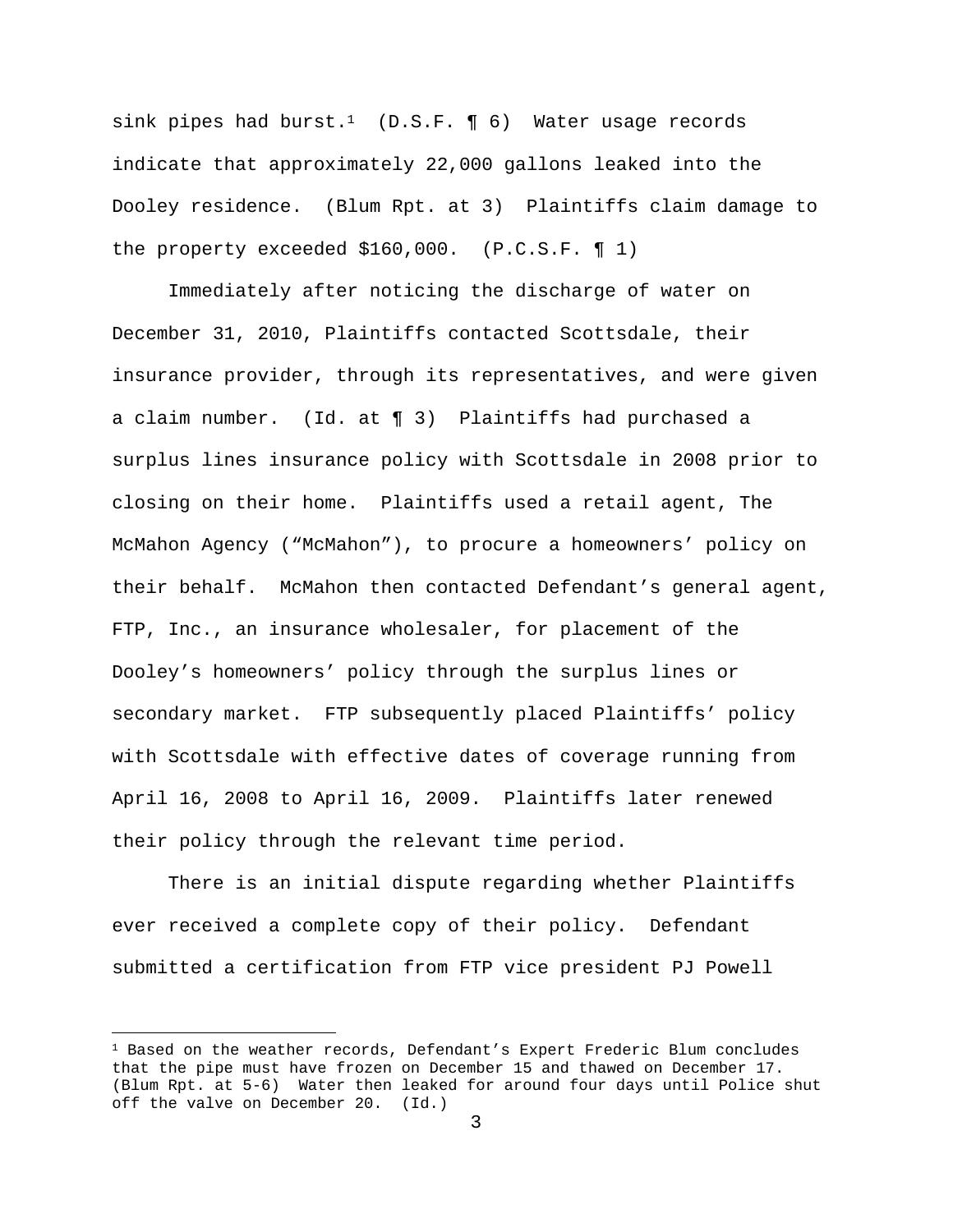stating that FTP mailed Plaintiffs' entire policy directly to McMahon when Plaintiffs purchased the policy in 2008. (Powell Cert. ¶ 7, Ex. M to D.M.S.J.) Angela Wolfe, a McMahon personal lines manager, testified at her deposition that a May 22, 2008, entry on the McMahon activity log shows McMahon had received Plaintiffs' entire policy from FTP by that date. (Wolfe Dep. at 48:8-49:11, Ex. N to D.M.S.J.). Ms. Wolfe also said that McMahon's normal procedure would then have been to mail the entire policy to the Dooleys, but the log does not state specifically that McMahon ever did so. (Id. at 51:22-52:7) Mrs. Dooley testified at her deposition that she and her husband never received a copy of the full policy from McMahon, though she never requested a full copy. (E. Dooley Dep. at 10:6-12:10, Ex. K to Pls.' Opposition ("P.O."))

The Dooleys' policy states, in relevant part,

SECTION I – PERILS INSURED AGAINST

- A. Coverage A Dwelling and Coverage B Other Structures
	- 1. We insure against risk of direct physical loss to property described in Coverages A and B.
	- 2. We do not insure, however, for loss:
		- a. Excluded under Section I Exclusions;
		- c. Caused by:

. . .

(1) Freezing of a plumbing, heating, air condition or automatic fire protective sprinkler system or of a household appliance, or by discharge, leakage or overflow from within the system or appliance caused by freezing. This provision does not apply if you use reasonable care to: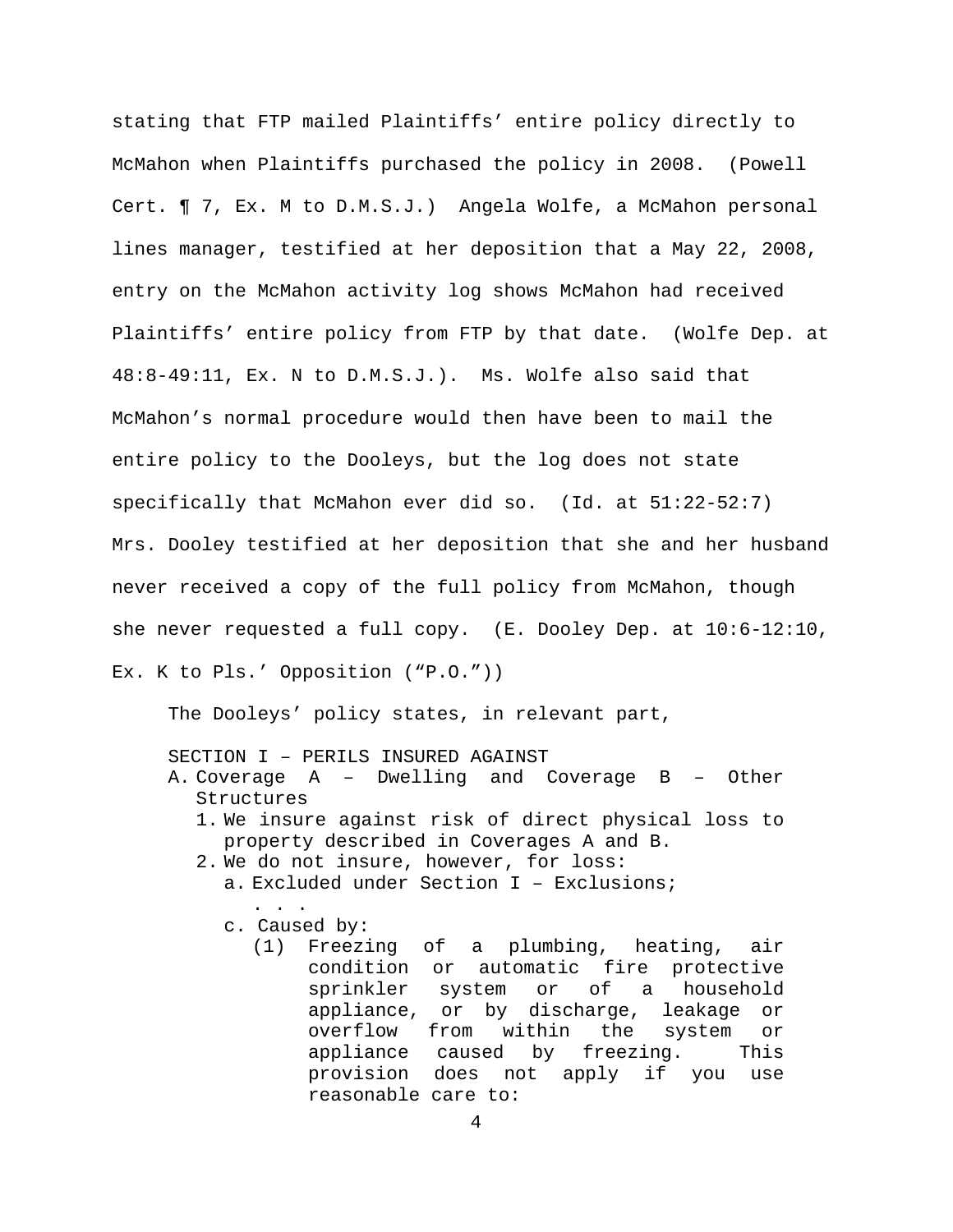- (a) Maintain heat in the building; or
- (b) Shut off the water supply and drain all systems and appliances of water.

. . .

B. Coverage C – Personal Property

We insure for direct physical loss to the property described in Coverage C caused by any of the following perils unless the loss is excluded in Section I – Exclusions.

- . . . 14. Freezing
	- a. This peril means freezing of a plumbing, heating, air conditioning or automatic fire protective sprinkler system or of a house-hold appliance but only if you have used reasonable care to:
		- (1) Maintain heat in the building; or
		- (2) Shut off the water supply and drain all systems and appliances of water.

(Scottsdale Policy, Ex. K to D.M.S.J.) The policy's

"Exclusions" section states as follows:

SECTION I – EXCLUSIONS

- A. We do not insure for loss caused directly or indirectly by any of the following. Such loss is excluded regardless of any other cause or event contributing concurrently or in any sequence to the loss. These exclusions apply whether or not the loss event results in widespread damage or affects a substantial area.
	- $\mathbf{r}$ . 5. Neglect Neglect means neglect of an "insured" to use all reasonable means to save and preserve property at and after the time of a loss.

(Id.)

On January 5, 2011, Defendant assigned Sweet Claims Company ("Sweet Claims"), which, in turn, assigned Lisa Friedland, as the independent adjuster investigating Plaintiffs' claim. (D.S.F. ¶ 9) Patricia Rice acted as the claims analyst for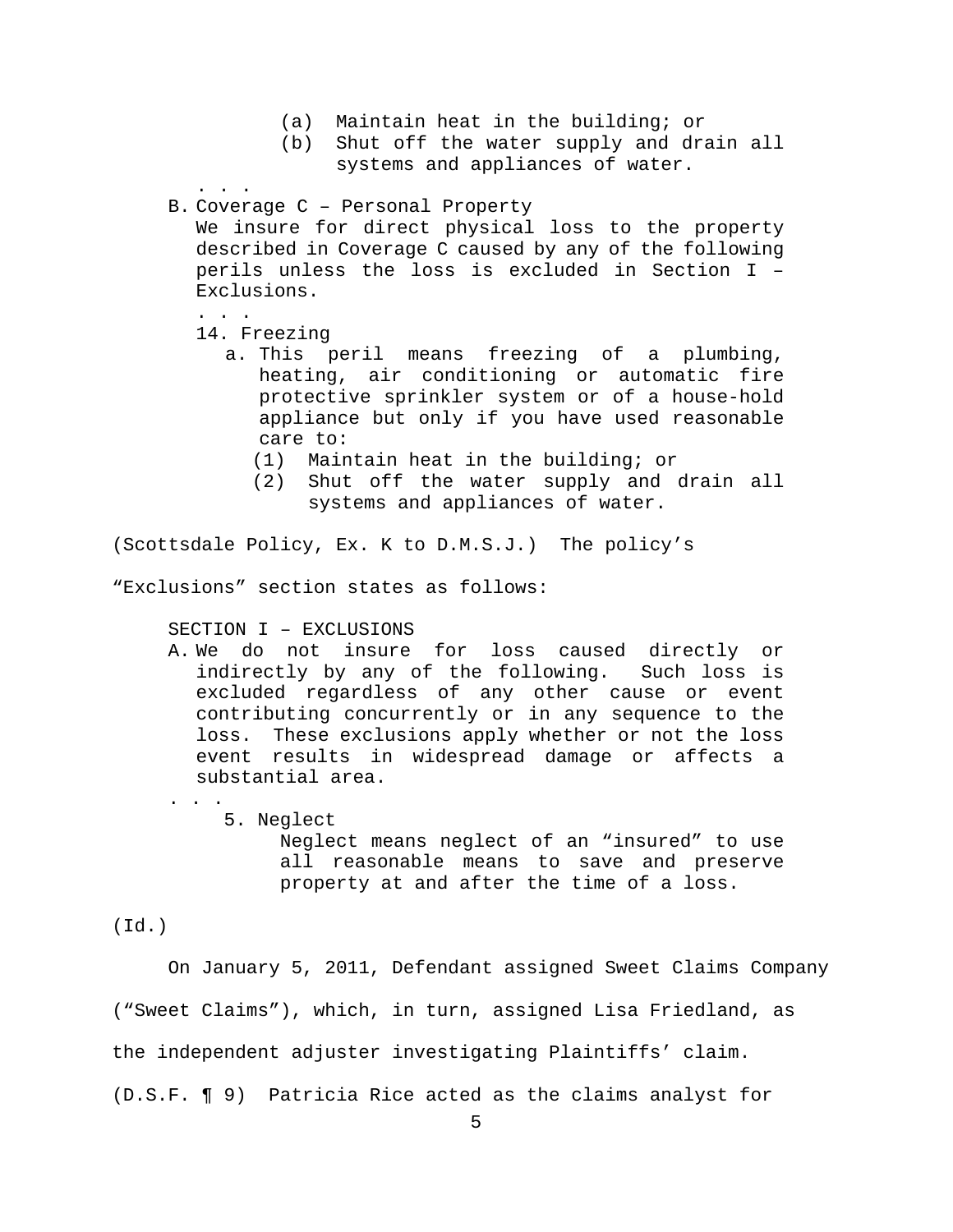Defendant. Plaintiffs retained their own public adjuster, South Jersey Adjustment Bureau, Inc. ("South Jersey"), on January 6, 2011. (Expert Report of Gene Mehmel at 3, Ex. H to P.O.)

 Frank Mazzitelli of Frank's Plumbing & Heating, who completed repairs to the home in January 2011, described his work as repairing "frozen and broken water pipes."2 (Frank's Plumbing Invoice, Ex. E to D.M.S.J.) Plaintiffs informed Sweet Claims that they had left the heat on upon departing the house on December 12, 2010. (Sweet Claims 1/13/11 First Reporting at 4, attached to Friedland Dep., Ex. F to P.O.) Ms. Friedland subsequently contacted Atlantic City Electric, Plaintiffs' electricity provider, to verify that the utility bill supported Plaintiffs' story. (Sweet Claims 2/14/11 Second Reporting at 3)

The utility bill Ms. Friedland obtained states that Plaintiffs used 125 kWhs of electricity from November 16, 2010, to December 16, 2010. (12/16/10 Atlantic City Electric Bill, Ex. G to D.M.S.J.) In her Second Reporting to Defendant, dated February 14, 2011, Ms. Friedland wrote that she called Atlantic City Electric and asked whether 125 kWhs was enough to turn on heat in the home, but the electric company refused to reveal any information since she was not the customer. (Second Reporting at 3) However, the woman with whom Ms. Friedland spoke, who

i

 $2$  The parties do not seem to dispute that the leaks resulted from pipes that had frozen and burst.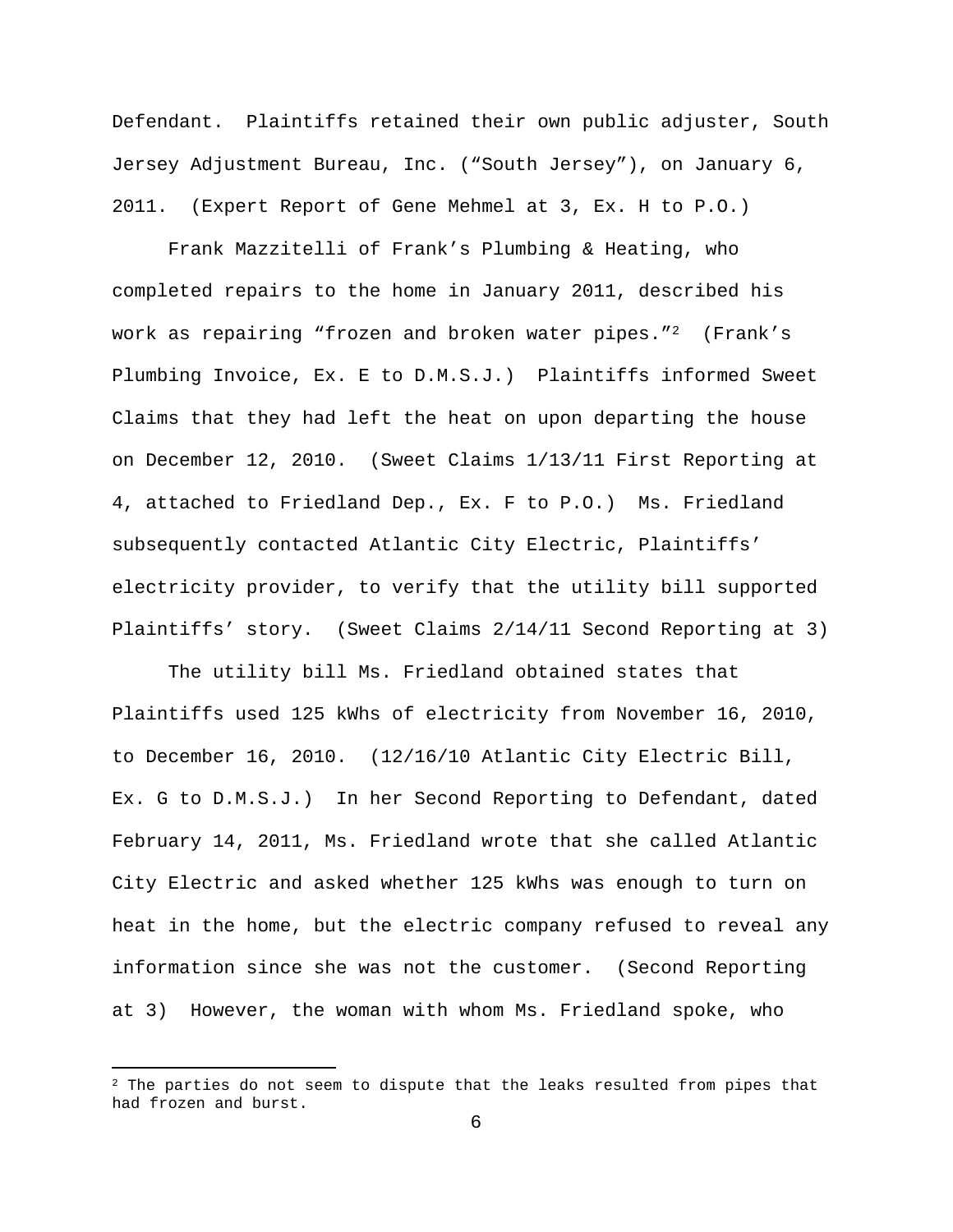"would not provide her name," apparently said that 125 kWhs was "probably a light usage for a one month period of time and not an electric heating home cost." (Id.) Based on this information, Ms. Friedland told Ms. Rice that she questioned whether Plaintiffs had the heat on during that month. (Id.)

 On March 8, 2011, Defendant asked South Jersey to provide documentation from a plumber indicating why the pipe leaked. (3/8/11 Ltr. from Defendant to South Jersey, Ex. H to D.M.S.J.) The following day, in an email to Ms. Rice, Ms. Friedland stated that Sweet Claims "will not be able to prove the cause" of the pipe break and that "the only aspect we have to show that this heat was not on is the electric bill previously forwarded." (3/9/11 email from L. Friedland to P. Rice, Ex. O to P.O.) On April 4, 2011, South Jersey forwarded to Sweet Claims correspondence from Mr. Dooley stating that he had set all thermostats on low before leaving the house.<sup>3</sup> ( $4/4/11$  Ltr. from J. Dooley to South Jersey, Ex. D to D.M.S.J.; Sweet Claims 4/4/11 Final Reporting at 2, attached to Friedland Dep., Ex. F to P.O.) In her Final Reporting, also dated April 4, 2011, Ms. Friedland wrote "the electric invoice clearly shows the heat was not on in this home at the time of the incident." (Id.)

 $\overline{\phantom{0}}$ 

 $3$  Mr. Dooley also stated that all outside water systems were drained and closed, and all interior water systems were closed and secured.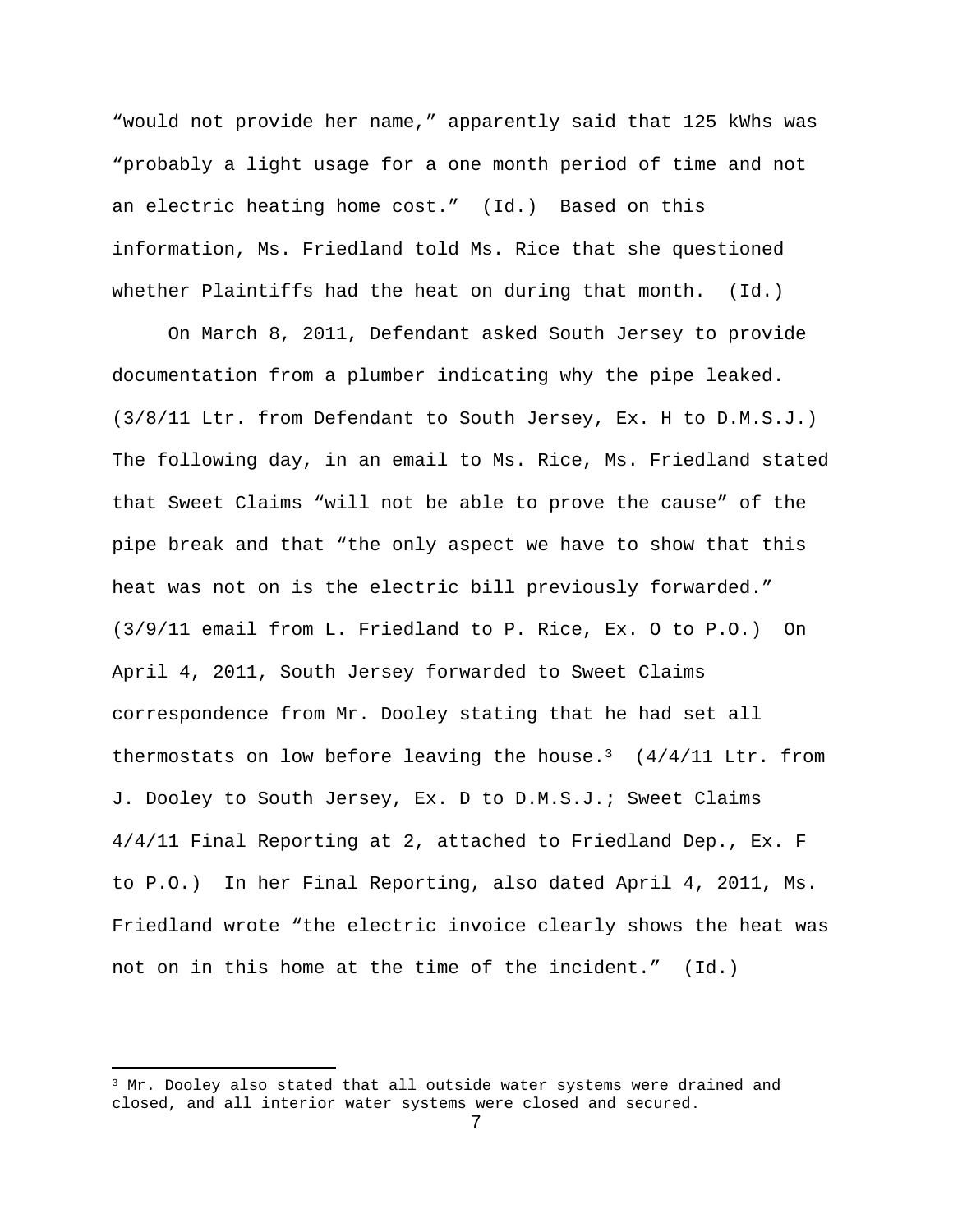South Jersey submitted proofs of loss to Sweet Claims on July 5, 2011, and reiterated that Plaintiffs informed South Jersey that the house was heated at the time of loss. (7/5/11 Ltr. from South Jersey to Sweet Claims, Ex. J to D.M.S.J.) On August 26, 2011, Defendant sent a letter to Plaintiffs denying their claim based on the electrical billing. (8/26/11 Denial Ltr., Ex. C to D.M.S.J.) Plaintiffs filed the present suit on March 26, 2012.

 Mr. Dooley maintained in his deposition that he turned all thermostats in the home to low, and closed all interior and exterior plumbing with the exception of the main valve, before he and his wife departed their house on December 12, 2010. (J. Dooley Dep. at 48:24-49:12) He testified that he completed the same routine every time he and his wife left the house during prior winters and the pipes had never frozen. (Id.)

Defendant's expert, Frederic Blum, concludes that it was "not possible" that the thermostats were kept on low. (Blum Rpt. at 6) According to Blum, the lowest setting of most thermostats is generally 45-50 degrees Fahrenheit, and a house will not freeze even if all thermostats were set as far down as possible. (Id. at 7) For this reason, he states that it is not possible that the heat was turned on in Plaintiffs' house. (Id. at 6) Blum supports his conclusion with Plaintiffs' electric bills and weather records from October to December 2010, along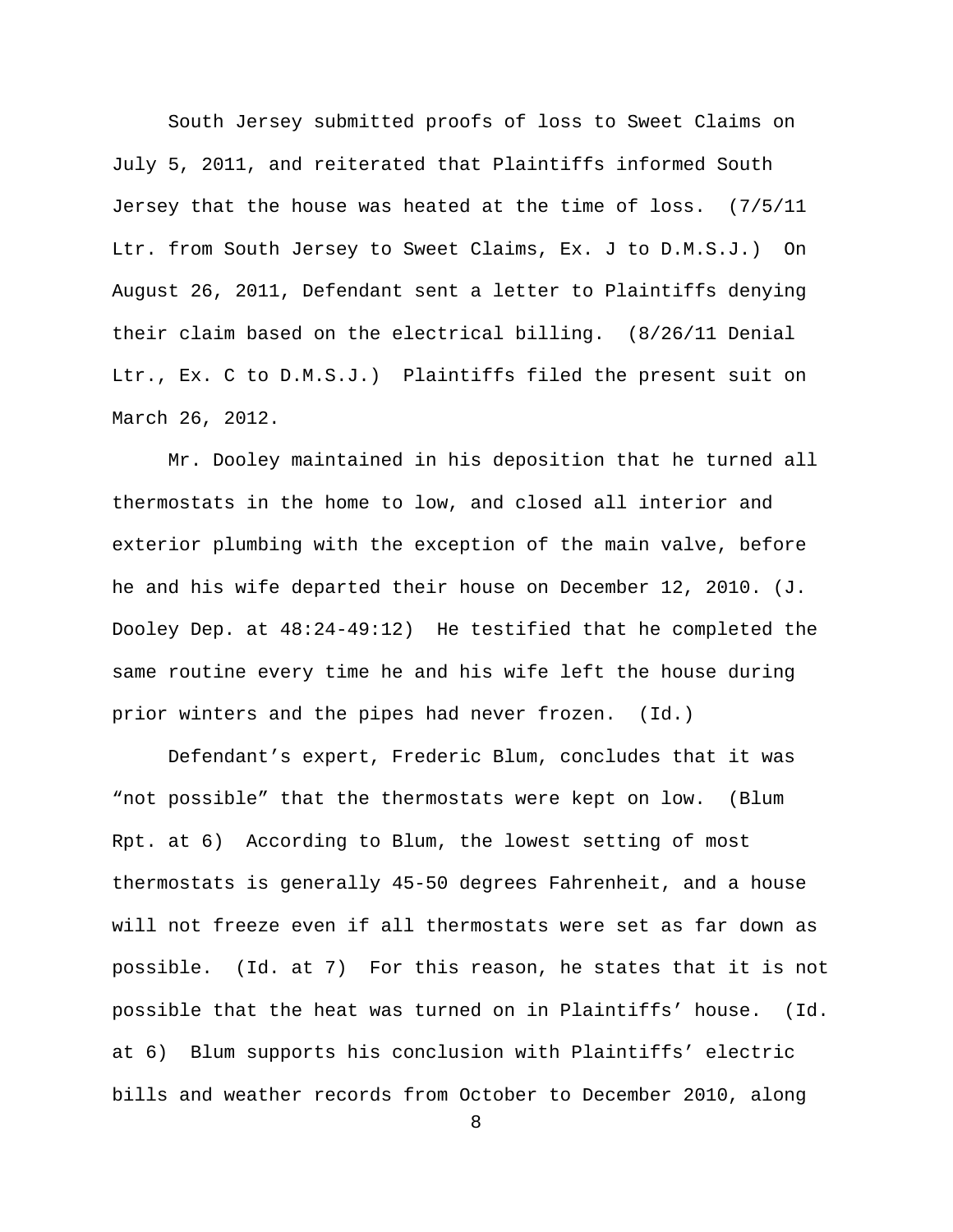with the bills and weather records for the same time span in 2009. Plaintiffs' December 2010 electric bill states that Plaintiffs used 125kWh of electricity in the house from November 16, 2010 to December 16, 2010, when the average temperature was 41 degrees Fahrenheit. (Electric Bill, Ex. G to D.M.S.J.) Plaintiffs used 176 kWh of energy during that same period in 2009, when the temperature averaged 46 degrees. (Blum Rpt. at 7) Blum acknowledges that, without knowing the exact usage of the house during each pay period, month to month comparisons are impossible. (Id.) However, he notes that the November-December 2010 usage is "conspicuously low." (Id. at 7-8) Further, he writes that most of that usage in 2010 would have been consumed during the December 11-12 weekend Plaintiffs spent at the house. (Id. at 8) The "very low usage" during that billing period, in Blum's opinion, "indicates that the heat was entirely off after the Dooleys departed on December 12." (Id.)

Defendant also submitted an affidavit of the records custodian for Atlantic City Electric, who states that there was no power outage or interruption of service to Plaintiffs' home between December 12 and December 31, 2010. (Atlantic City Electric Aff., Ex. O to D.M.S.J.) Plaintiffs submitted two expert reports that opine on the ambiguity of the policy's terms and the adequacy of Defendant's investigation of Plaintiffs'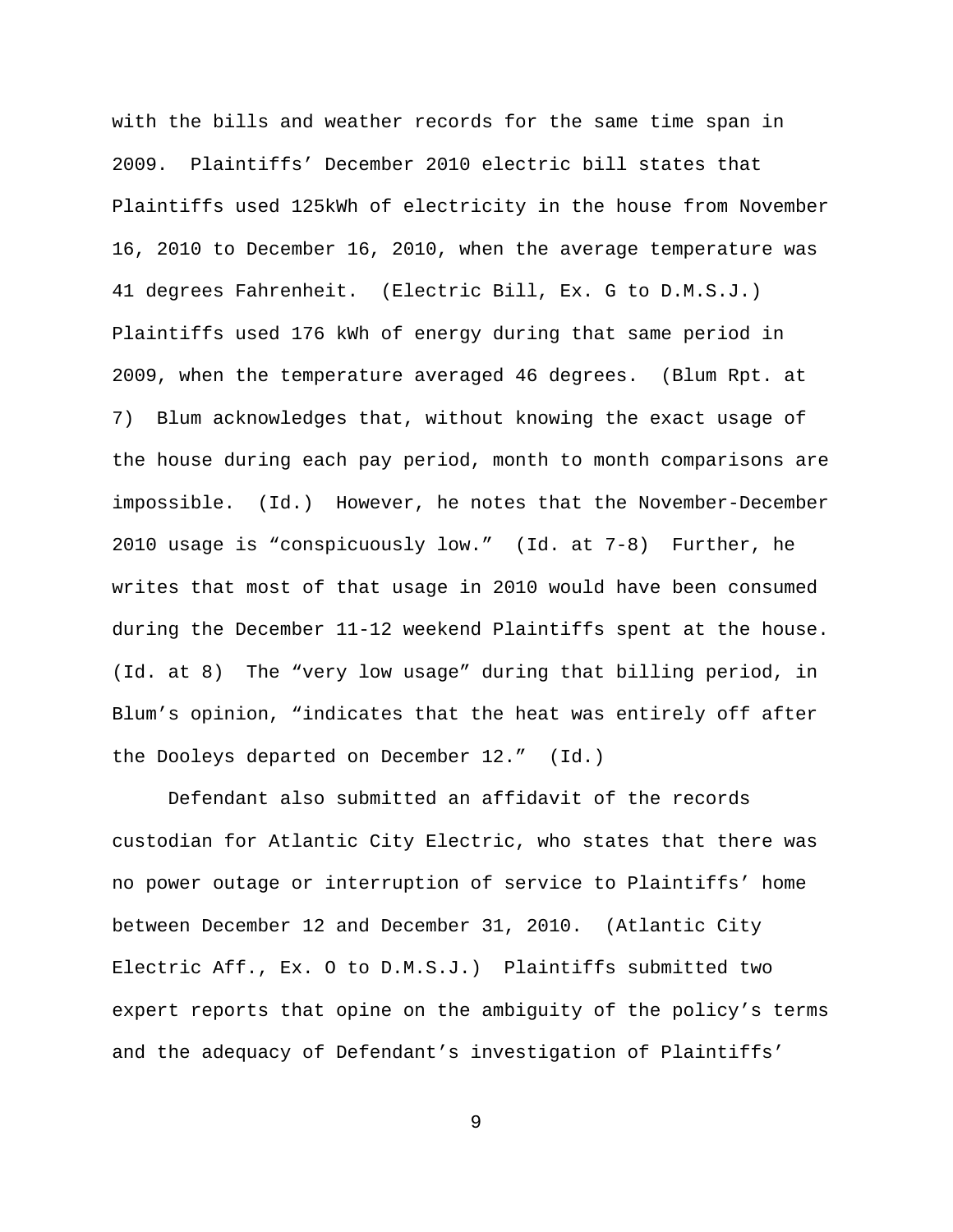claim. Neither offers an explanation as to how the pipes could have frozen had Mr. Dooley left on the thermostats.

## **II.**

Federal Rule of Civil Procedure  $56(c)$  provides that summary judgment should be granted if "pleadings, depositions, answers to interrogatories, and admissions on file, together with affidavits, if any, show that there is no genuine issue as to any material fact and that the moving party is entitled to a judgment as a matter of law." Anderson v. Liberty Lobby, Inc., 477 U.S. 242, 248 (1986). A fact is material only if it will affect the outcome of a lawsuit under the applicable law, and a dispute of a material fact is genuine if the evidence is such that a reasonable fact finder could return a verdict for the nonmoving party. Id. at 252.

In deciding a motion for summary judgment, the court must construe all facts and inferences in the light most favorable to the nonmoving party. See Boyle v. Allegheny Pennsylvania, 139 F.3d 386, 393 (3d Cir. 1998). The moving party bears the burden of establishing that no genuine issue of material fact remains. See Celotex Corp. v. Catrett, 477 U.S. 317, 322-23 (1986). The nonmoving party must present "more than a scintilla of evidence showing that there is a genuine issue for trial." Woloszyn v. Cnty. of Lawrence, 396 F.3d 314, 319 (3d Cir. 2005). "If the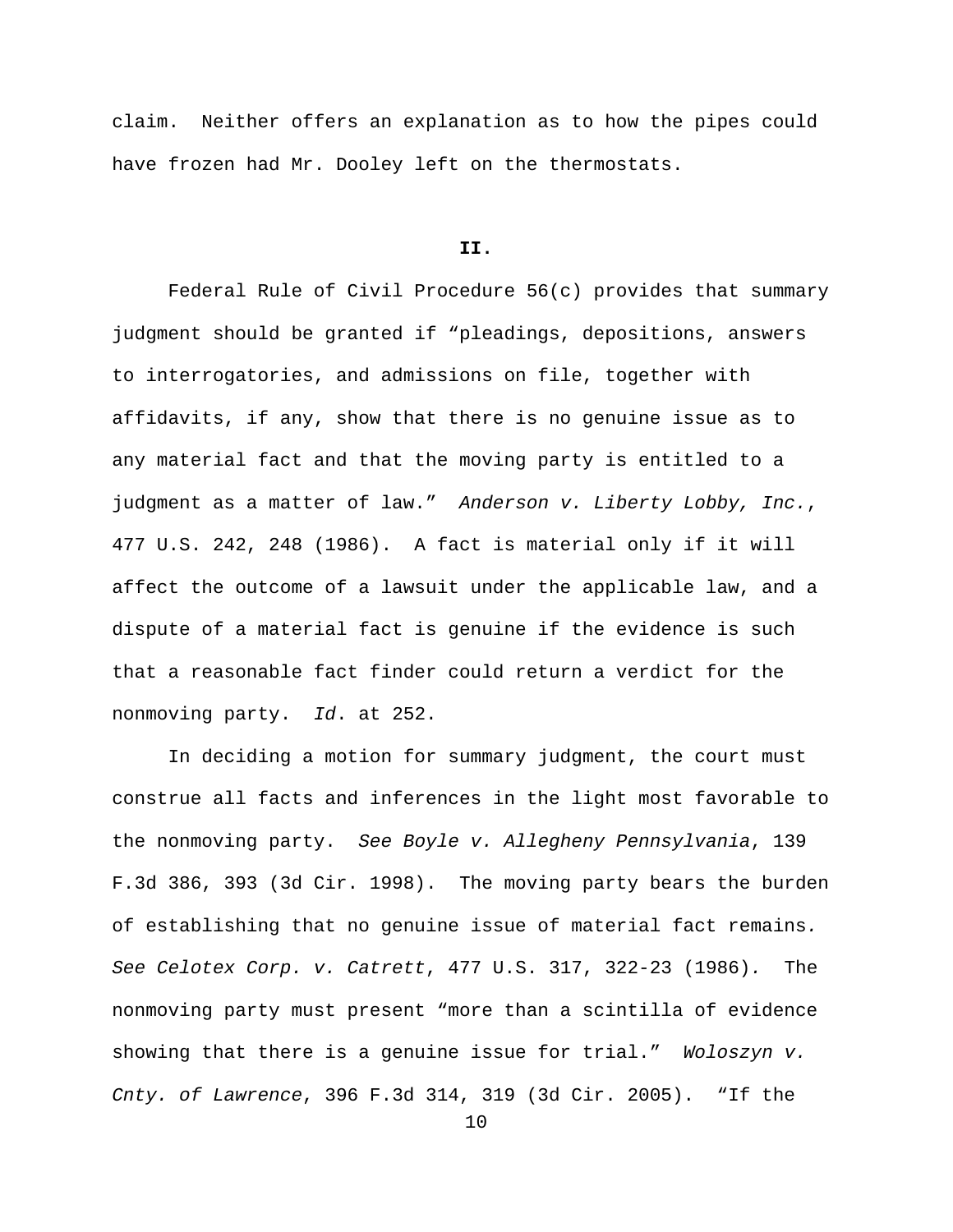evidence is merely colorable . . . or is not significantly probative . . . summary judgment may be granted." Anderson, 477 U.S. at 249-50 (internal citations omitted). The Court's role in deciding the merits of a summary judgment motion is to determine whether there is a genuine issue for trial, not to determine the credibility of the evidence or the truth of the matter. Id. at 249.

#### **III.**

Defendant moves for summary judgment on each count of Plaintiffs' Complaint. Plaintiffs argue that summary judgment should be denied for the following reasons: (1) Plaintiffs never received a copy of their full policy, (2) the terms "reasonable care" to "maintain heat" in the policy's exclusionary provisions are ambiguous, and (3) there is a genuine dispute of material fact as to whether Plaintiffs took reasonable care to maintain heat in their home. Plaintiffs also claim that Defendant breached its duty of good faith and fair dealing with respect to the denial of Plaintiffs' claim for coverage under the policy.

The Court addresses each of these issues in turn.

# **A. Plaintiffs' receipt of the policy**

As an initial matter, Defendant asks the Court to issue a finding that Plaintiffs either directly or constructively received a full copy of the policy before the December 2010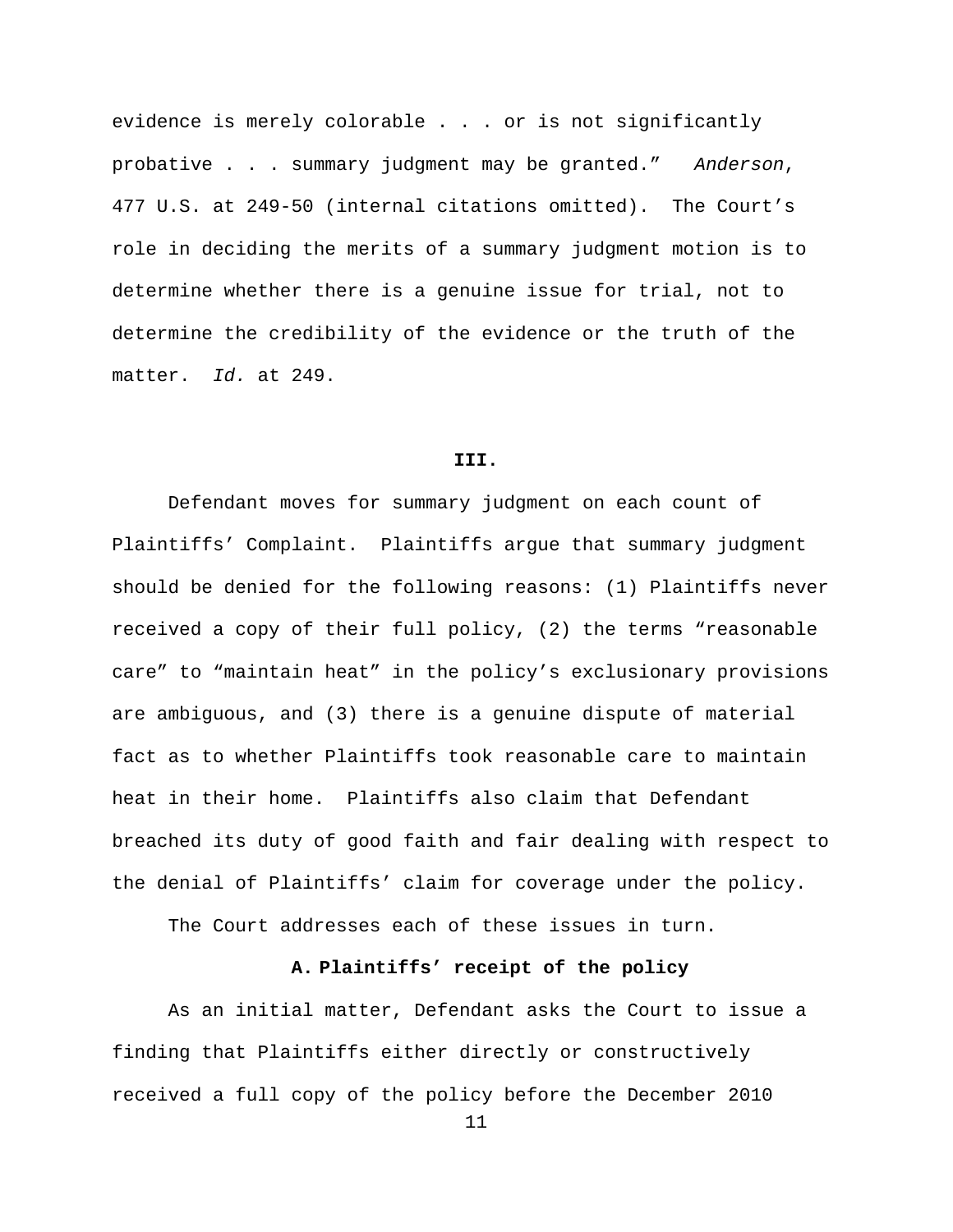incident. Plaintiffs state that Defendant is not entitled to such a finding because Plaintiffs never obtained a complete version of their policy prior to the present lawsuit. Plaintiffs further suggest, without any supporting case law, that their not receiving the full policy somehow effects the interpretation or application of the policy's exclusionary language under which Defendant denied coverage.4 Based on the evidence presented, the Court finds that Plaintiffs were in constructive receipt of the full policy as a matter of law when McMahon, acting as their retail agent, received a copy from FTP. As a result, the Court will not address the potential impact on coverage had Plaintiffs not received the policy.<sup>5</sup>

There is clearly a dispute of fact as to whether Plaintiffs themselves received a full copy of the Policy. However, while "[i]nsurance companies have an obligation to supply insureds with a copy of their policy," Edwards v. Prudential Prop. and Cas. Co., 357 N.J. Super. 196, 204 (App. Div. 2003), under New Jersey law, Plaintiffs need not have received the entire policy

÷,

<sup>4</sup> Plaintiffs present a paradoxical argument: they seek coverage for their loss under the policy, even though they claim not to have received it, but, for that very same reason, ask not to be bound by the policy's specific terms. <sup>5</sup> The Court will note, however, that in unpublished opinions, both the Appellate Division and this Court have declined to find that not receiving a copy of a policy nullifies the provisions of the policy or abrogates their applicability, especially where, as is the case here, the insured never requested a full copy of the policy. See Coney v. Homesite Ins. Co., No. 08- 6151, 2010 WL 2925941, at \*3 (D.N.J. July 15, 2010); Friscia v. Andrade, No. L-5879-07, 2009 WL 3416058, at \*4-5 (N.J. Super. App. Div. Oct. 9, 2009).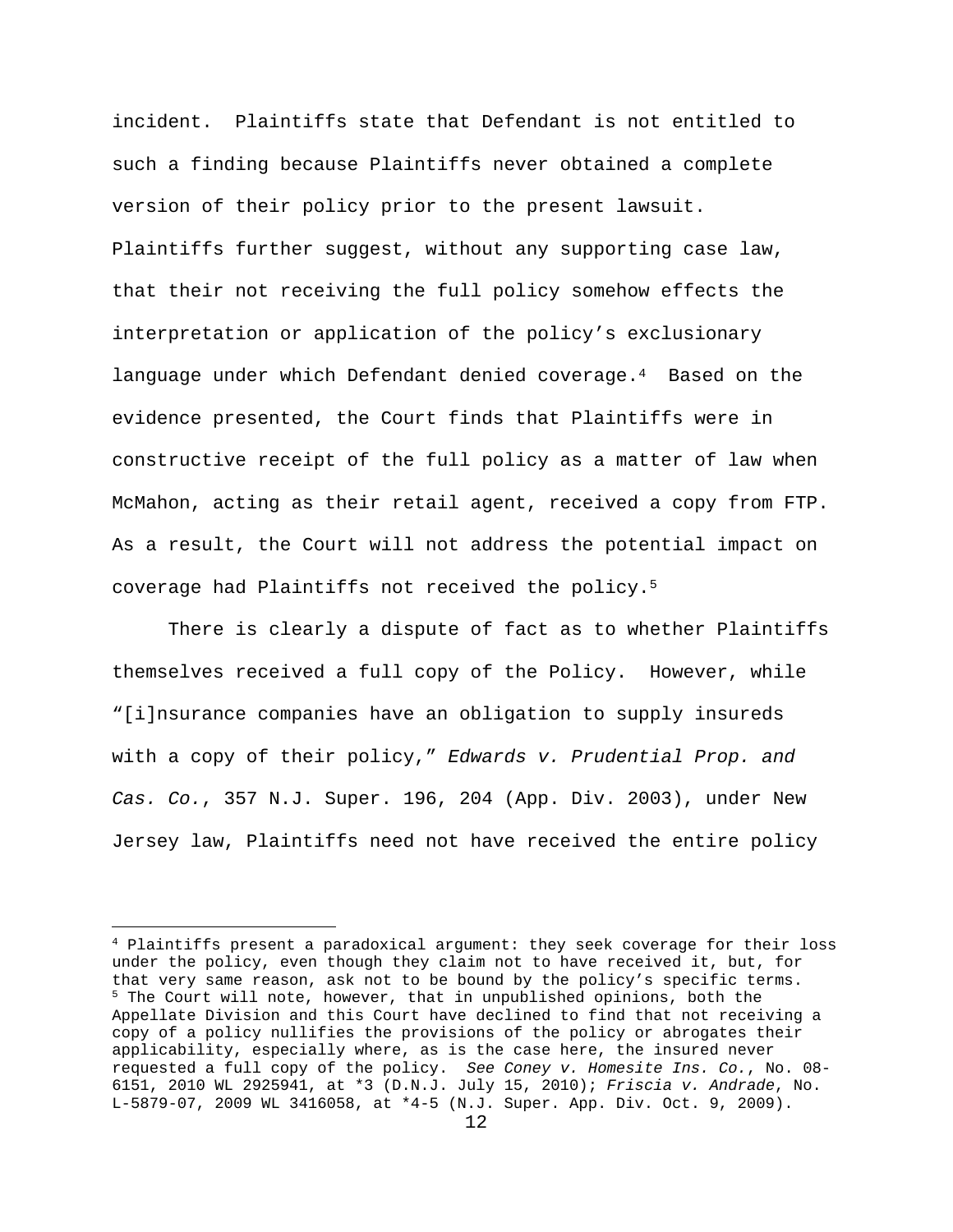directly to be bound by its terms. That McMahon received the full policy is sufficient.

 "The delivery of information by an insurance company or insurance intermediary to the broker of the insured is tantamount to providing that information to the insured. Sylvan Learning Sys., Inc. v. Gordon, 135 F. Supp. 2d 529, 548 (D.N.J. 2000) (citing TWBC III, Inc. v. Certain Underwriters at Lloyd's London Subscribing to Policy No. 89430548192, 323 N.J. Super. 60, 66 (App. Div. 1999)). The New Jersey Insurance Provider Licensing Act (IPLA) defines an "insurance broker" as "a person who, for commission, brokerage fee, or other consideration, acts or aids in any manner concerning negotiation, solicitation or effectuation or insurance contracts as the representative of an insured or proposed insured." N.J.S.A. 17:22A-2g.

The Appellate Division's decision in TWBC, whose facts are analogous to this case, is instructive. In TWBC, plaintiffs, who sought recovery under a surplus lines insurance policy, claimed that a surplus lines agent, acting on behalf of a surplus lines insurance provider, had not complied with its statutory obligation to provide plaintiffs with "evidence of insurance," as required by statue. TWBC III, 323 N.J. Super. at 64-65. However, the surplus lines agent had provided such evidence to plaintiffs' broker, who had originally been contacted by plaintiffs, and who then contacted the surplus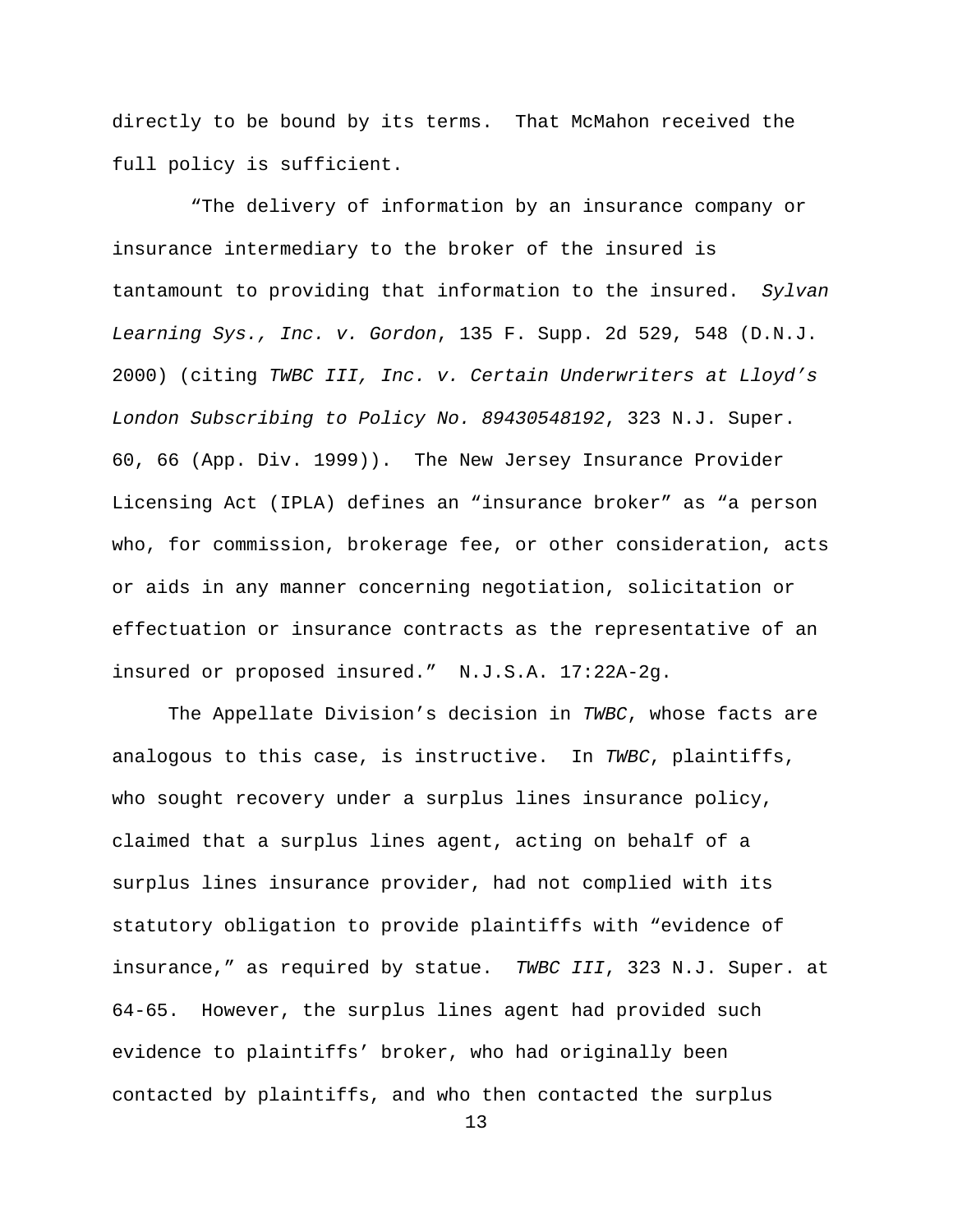lines agent, to obtain insurance for plaintiffs. Id. Looking to the IPLA's definitions of "insurance agent" and "insurance broker," the Appellate Division recognized that the surplus lines agent represented the insurer and that the insurance broker represented the insured.  $Id.$  at 65. Since "[a] principal who selects someone to act for him is generally bound by the acts of that person within the apparent authority which he knowingly permits the person to assume," the court "s[aw] no reason why notice to the broker chosen by plaintiffs to act for them should not be deemed notice to plaintiffs themselves." Id. at 66 (internal quotations omitted). See also Kramer v. Metro. Life Ins. Co., 494 F. Supp. 1026, 1031 (D.N.J. 1980) ("It is a long recognized rule of insurance law that delivery of a policy to an agent for the purpose of delivering it to a prospective insured is tantamount to actual delivery to that prospective insured.").

Here, McMahon clearly acted as Plaintiffs' insurance broker by obtaining insurance on their behalf from FTP, Defendant's insurance agent.6 The Court finds that when McMahon received the policy, Plaintiffs were in constructive receipt of the policy.

 $\overline{\phantom{0}}$ 

 $6$  Plaintiffs try to argue that TWBC does not apply here because McMahon was a "dual agent" for both Plaintiffs and Scottsdale in that McMahon also collected premiums on behalf of the insurer. As a result, Plaintiffs contend that McMahon acted as Scottsdale's agent in delivering the policy to Plaintiffs rather than as Plaintiffs' agent in receiving the Policy. The Court finds this characterization of the parties' relationships unconvincing. TWBC states that insurance brokers "act[ ] for the insured and represent[ ]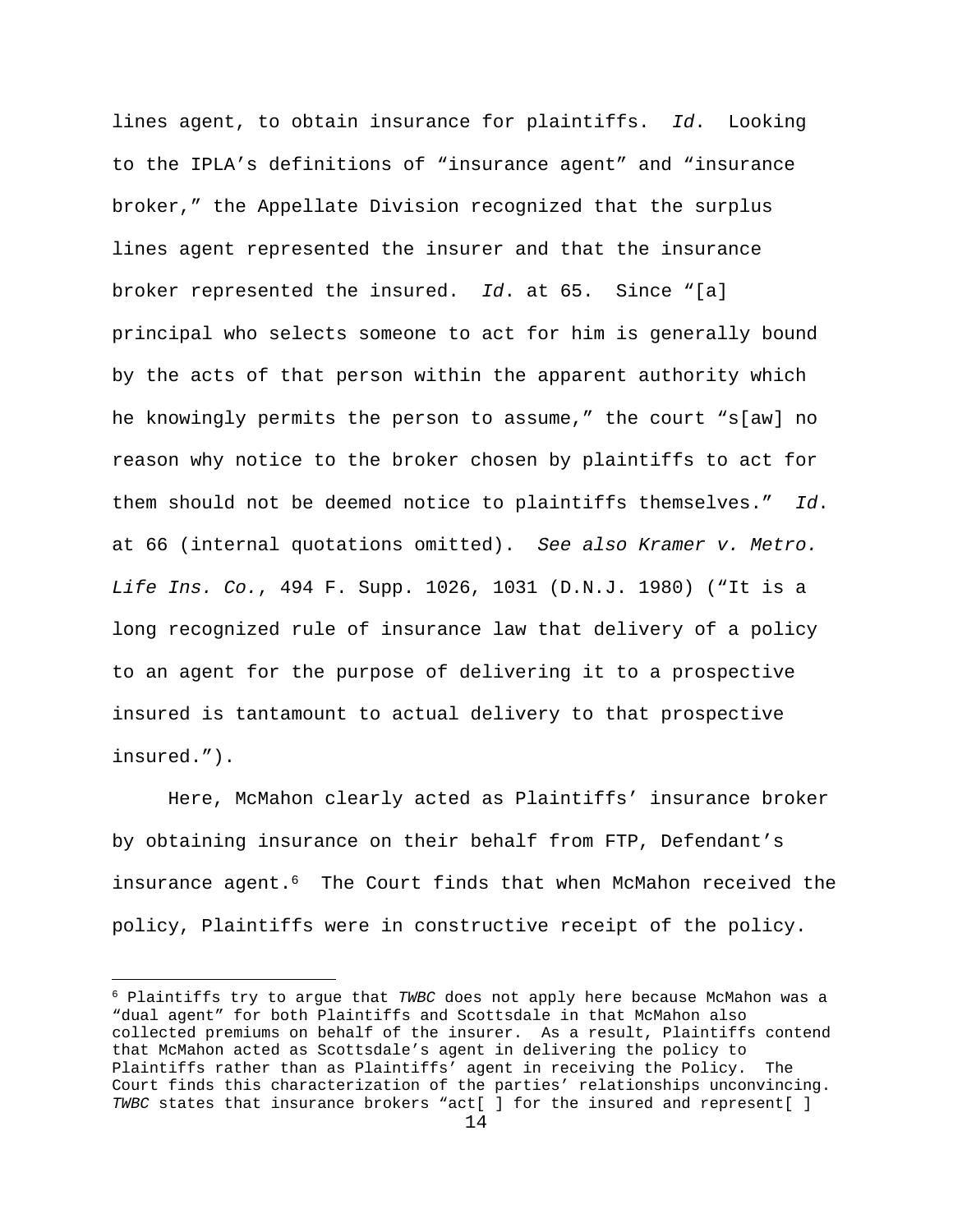## **B. Ambiguity of Terms**

The parties disagree on how to interpret the policy's terms allowing for coverage when pipes freeze where the insured took "reasonable care" to "maintain heat." While the Court disagrees with both parties' particular interpretations of these terms, the Court does not find the language to be ambiguous and will give these terms their ordinary meaning.

 In New Jersey, courts "have consistently recognized that insurance policies are contracts of adhesion and are subject to special rules of interpretation." Lee v. Gen. Acc. Ins. Co., 337 N.J. Super. 509, 513 (App. Div. 2001). "[P]olicies should be construed liberally in [the insured's] favor to the end that coverage is afforded to the full extent that any fair interpretation will allow." Longobardi v. Chubb Ins. Co. of  $N.J.$ , 121 N.J. 530, 537 (1990) (internal quotations omitted). Exclusion clauses in particular should be "strictly construed." Simonetti v. Selective Ins. Co., 372 N.J. Super. 421, 429 (App. Div. 2004).

 When interpreting insurance contracts, "the basic rule is to determine the intention of the parties from the language of the policy, giving effect to all parts so as to give a

 $\overline{\phantom{0}}$ 

the insured in obtaining insurance." TWBC III, 323 N.J. Super. at 65 (emphasis added). McMahon's receiving a copy of the policy surely constituted an element of "obtaining" insurance on Plaintiffs' behalf.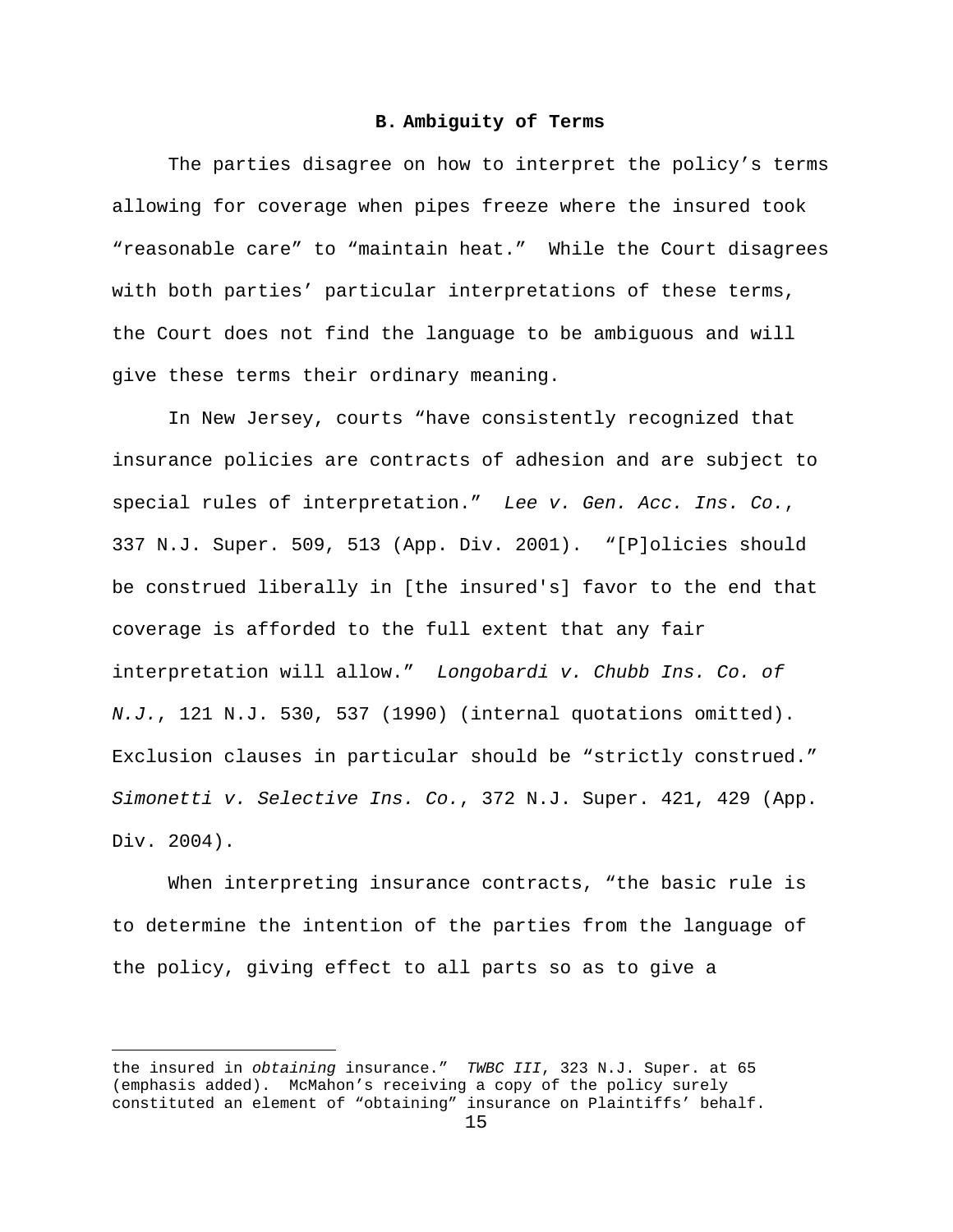reasonable meaning to the terms." Id. at 428. Clear and unambiguous terms must be enforced as they are written.  $Id.$ Ambiguities, on the other hand, must be resolved against the insurer. Id. "Yet, an insurance policy is not ambiguous merely because two conflicting interpretations have been offered by the litigants." Id. A genuine ambiguity arises only "where the phrasing of the policy is so confusing that the average policyholder cannot make out the boundaries of coverage." Weedo v. Stone-E-Brick, Inc., 81 N.J. 233, 247 (1979).

 Plaintiffs argue that the terms "reasonable care" to "maintain heat" are not defined in the policy and therefore ambiguous. They ask the Court to apply a subjective understanding of the terms. Specifically, Plaintiffs suggest that an insured person took "reasonable care" to "maintain heat" if his actions were reasonable in his own mind. Since Mr. Dooley testified that he believed his steps to maintain heat were reasonable, Plaintiffs state that Defendant should have covered their loss.

Defendant claims that the policy's language is clear and unambiguous, and the relevant terms should be given their ordinary meaning. Defendant then provides the following interpretation of these terms: if the pipes in a house froze and the insured cannot present evidence of some intervening cause, such as vandalism, a broken window, or a power outage, then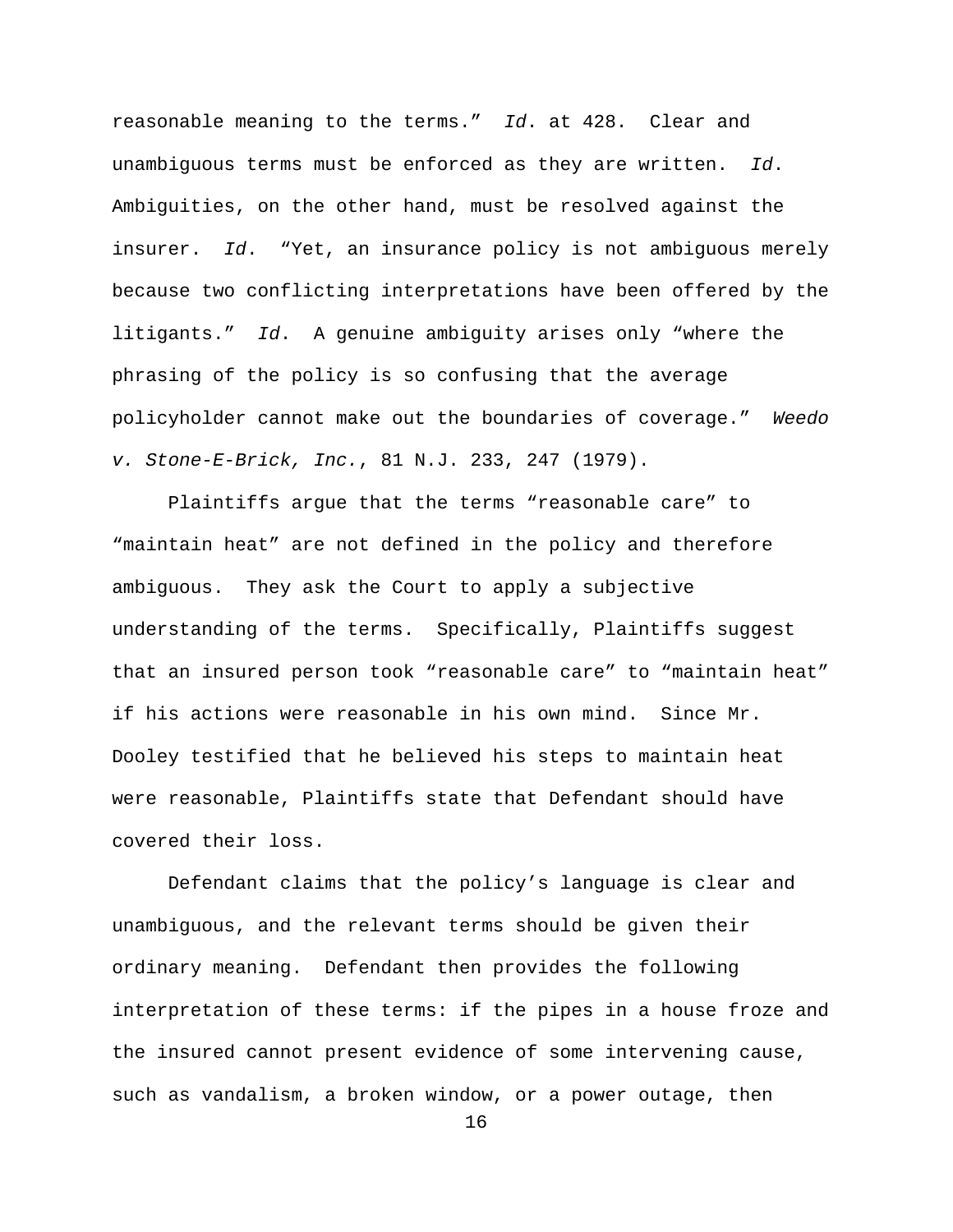"clearly an insured did not use reasonable care to maintain heat." (Def.'s Reply at 5)

In the Court's opinion, the parties offer conflicting interpretations of otherwise clear terms. The absence of a definition for "reasonable care" does not render that phrase ambiguous. The nature of coverage decisions, which must be made on a case by case basis, makes it impossible to define what constitutes "reasonable care" in any one situation. Further, the average policy holder would not be confused by the phrase "maintain heat," particularly in the context of an exclusionary provision related to "freezing." The Court will construe those terms, taken together, by their ordinary meaning: an insured individual would not be excluded from coverage for losses caused by freezing if he took objectively reasonable steps, i.e. steps an ordinary person in his position would have taken, to ensure that the temperature in his home remained above freezing.

Plaintiffs' subjective understanding of "reasonable care" to "maintain heat" is unworkable. Forcing Defendant to provide coverage whenever an insured person thought he did enough, whether or not that belief was objectively reasonable, would vitiate the exclusionary provision.

Defendant's circular construction of these terms is likewise troubling. According to Defendant's understanding of the policy, if pipes froze, the insured must not have acted with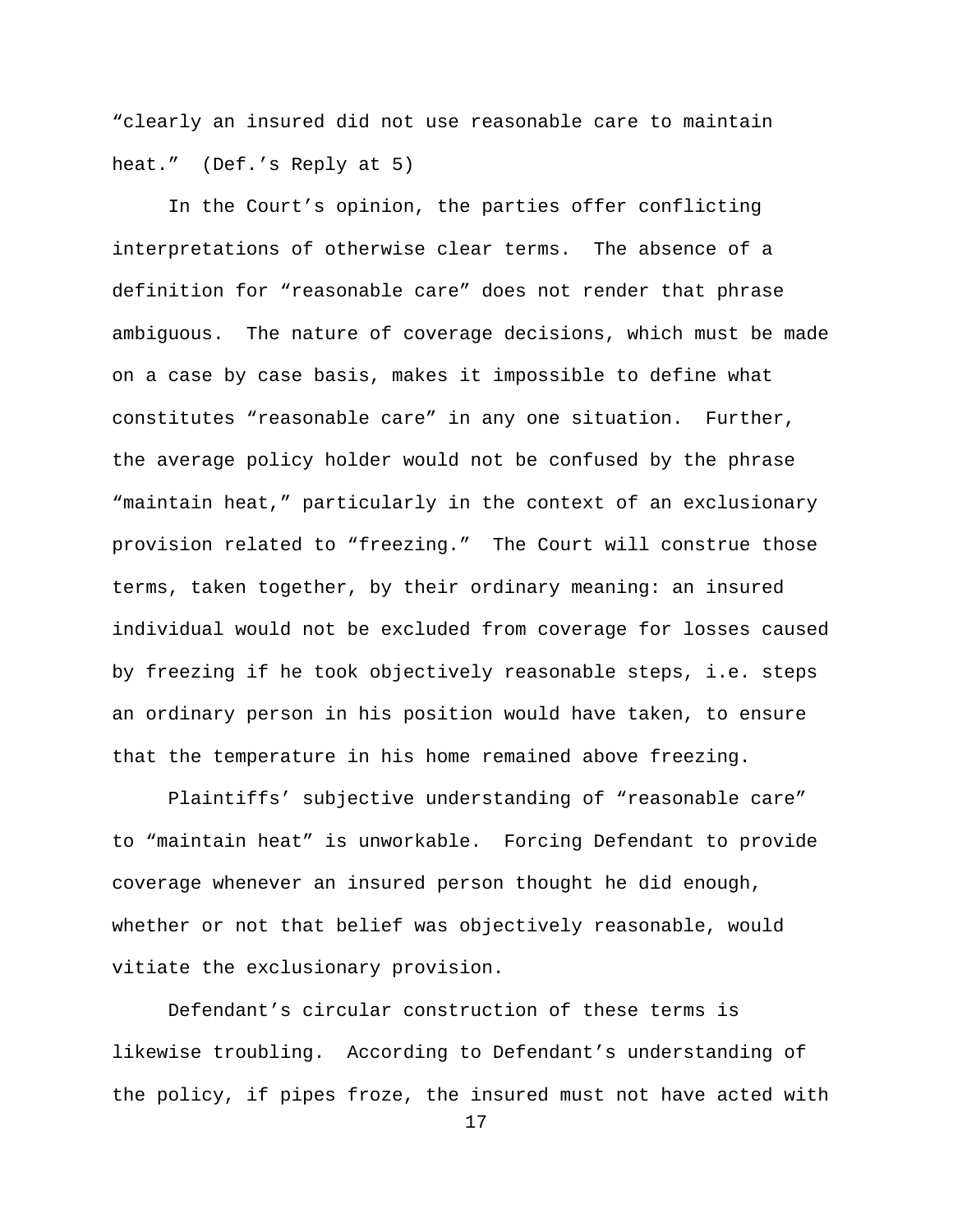reasonable care to maintain heat. In other words, Defendant decides whether an insured individual acted reasonably based the outcome of that individual's acts, not by the acts themselves. Yet, when evaluating the objective reasonableness of an individual's behavior, one must look at how an ordinary reasonable person would have acted at that time. Determining whether an individual exercised "reasonable care" by the result, rather than by the person's actions, would not be a reasonable reading of the policy.<sup>7</sup> If Defendant intended to allow coverage for damage caused by freezing pipes only when some proven "extenuating circumstance" caused the pipes to freeze, then Defendant should have made that explicit in the policy.

 Since the Court finds the "reasonable care" to "maintain heat" language in the policy to be unambiguous, it will apply the ordinary meaning of that language, as described above, in determining if there is a genuine dispute of material fact as to whether Defendant appropriately denied Plaintiffs coverage.

 $7$  Defendant underscores the problematic nature of their interpretation in their motion papers. On the one hand, Defendant submitted an expert report stating that a house will not freeze if the thermostats are set to low. (Blum Rpt. at 7) Based on that opinion, one could assume that turning the thermostats to low, which Mr. Dooley claims he did, would constitute "reasonable care" to "maintain heat." Yet, in an apparent attempt to justify the denial of coverage even had Mr. Dooley left the heat on, Defendant also states that, since weather conditions change, keeping thermostats on low one year may not be adequate the next year. (D.M.S.J. at 27) Here, Defendant looks only to the end result – the frozen pipe – and characterizes what one would assume to be reasonable care as unreasonable.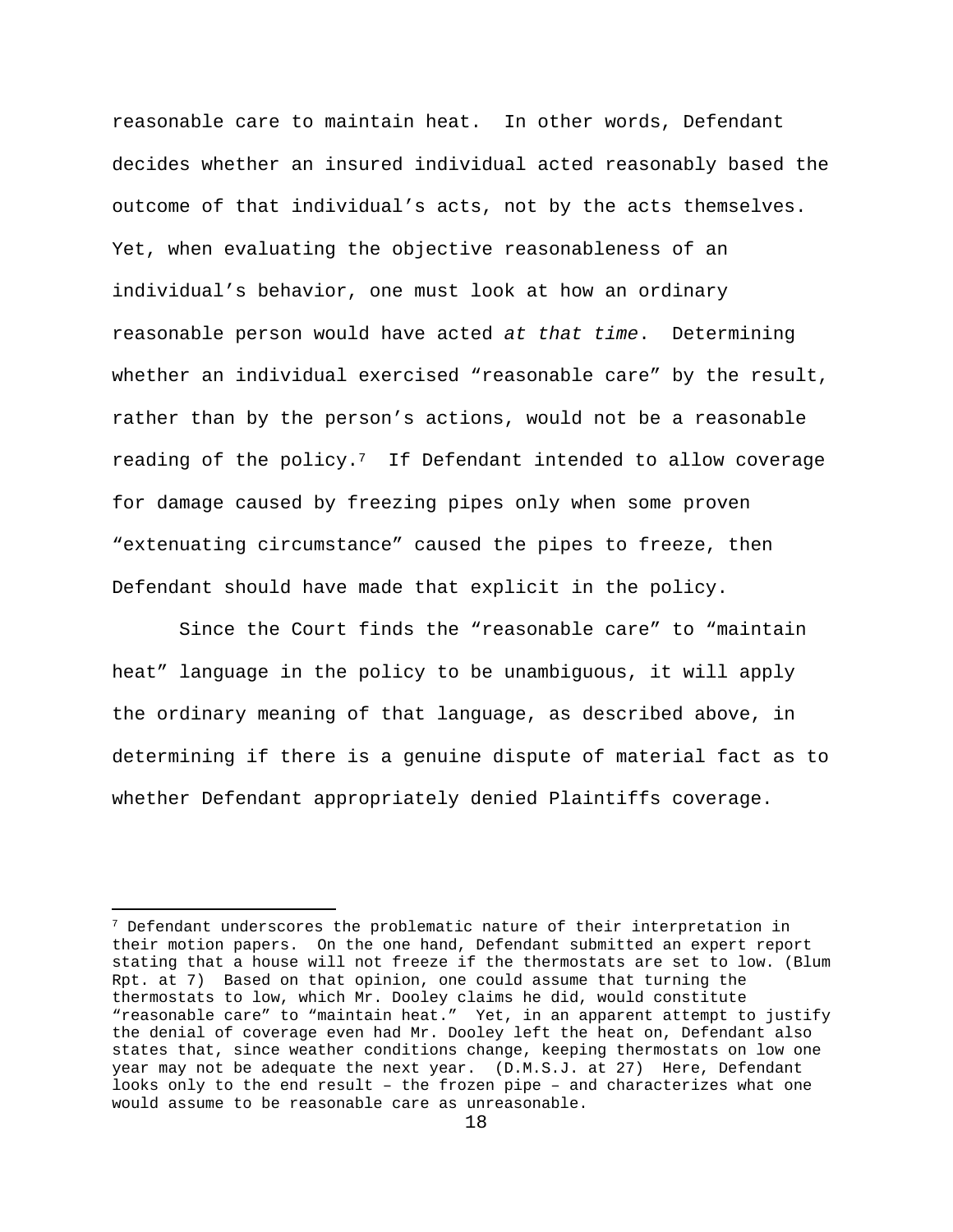## **C. Plaintiffs' actions to maintain heat in the home**

Defendant's motion for summary judgment must fail as to Plaintiffs' breach of contract and declaratory judgment claims because there is a genuine dispute of material fact as to whether Mr. Dooley kept the thermostats on low when he and Mrs. Dooley left their house on December 12, 2010. Had Mr. Dooley done so, a reasonable jury could find that he took "reasonable care" to "maintain heat" in the home and that Defendant should have covered Plaintiffs' loss.

Mr. Dooley testified in his deposition, and stated in an earlier letter to his public adjuster while Defendant considered his claim, that before he and Mrs. Dooley left their house on the relevant weekend, he shut off all interior water systems, drained and closed all outside water systems aside from the main valve, closed all windows and storm windows, and, most relevant here, turned all thermostats to low. (J. Dooley Dep. at 48:24- 49:12; J. Dooley Ltr. to South Jersey, Ex. D to D.M.S.J.) Mr. Dooley stated that he had gone through the same routine each time he left the house during prior winter months and had never experienced any issues with water leaks. (Dooley Dep. at 37:14- 39:21)

Defendant claims that Mr. Dooley could not have left the thermostats on low. Frederic Blum, Defendant's expert, argues that a house will not freeze if all thermostats were on, even if

```
19
```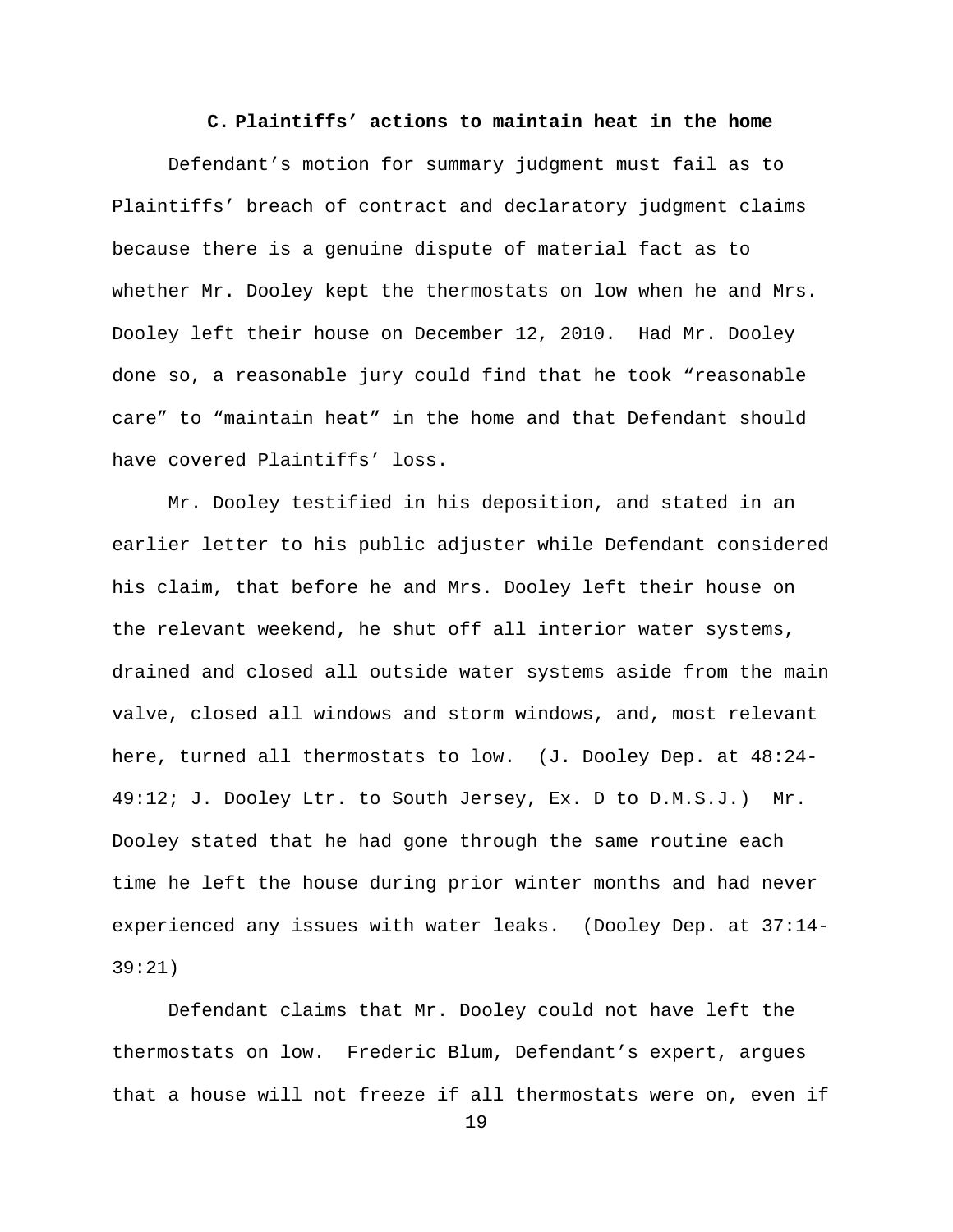they were set as far down as possible. (Blum Rpt. at 7) According to Blum, the Dooleys' electric utility bill for the November 16 to December 16, 2010, period, which shows a "very low usage" of electricity, "indicates that the heat was entirely off after the Dooleys departed on December 12." (Id.)

At this posture, the Court must make all inferences in favor of Plaintiffs, the non-moving party. A jury will determine the credibility of Mr. Dooley's testimony and the weight of any contradictory expert report.<sup>8</sup> At this stage, however, assuming that Mr. Dooley kept the thermostats on low when he and his wife left their house on December 12, as was his usual routine, and considering the statement from Defendant's own expert that a house does not freeze if thermostats are set on low, a reasonable jury could find that Plaintiffs took "reasonable care" to "maintain heat" and their losses should have been covered under their policy. For these reasons, the

È,

<sup>&</sup>lt;sup>8</sup> As the Court sees it, Defendant's core argument is that Mr. Dooley could not have turned the thermostats to low before leaving the house because, had Mr. Dooley done so, it would have been "scientifically impossible for the pipes to freeze." (D.M.S.J. at 21) The Court does not accept such an oversimplified conclusion, which ignores even Defendant's expert Frederic Blum's comment that, when the heat is on, an avenue of cold outside air can still cause local freezing that affects pipes in a limited area. (Blum Rpt. at 7) Neither party seems to have inspected whether there were limited areas within Plaintiffs' fifty-year old house, specifically the second floor bathroom in which all three pipes burst, that could fall below freezing even with the thermostats on low (Blum writes merely that no such avenue of cold air was found or reported). Nobody addresses the quality of the insulation in the house. Simply put, pipes can freeze even in an otherwise heated home based on the location of the pipes, the insulation of the pipes, and the insulation of the home in general. Defendant's "scientifically impossible" conclusion goes too far.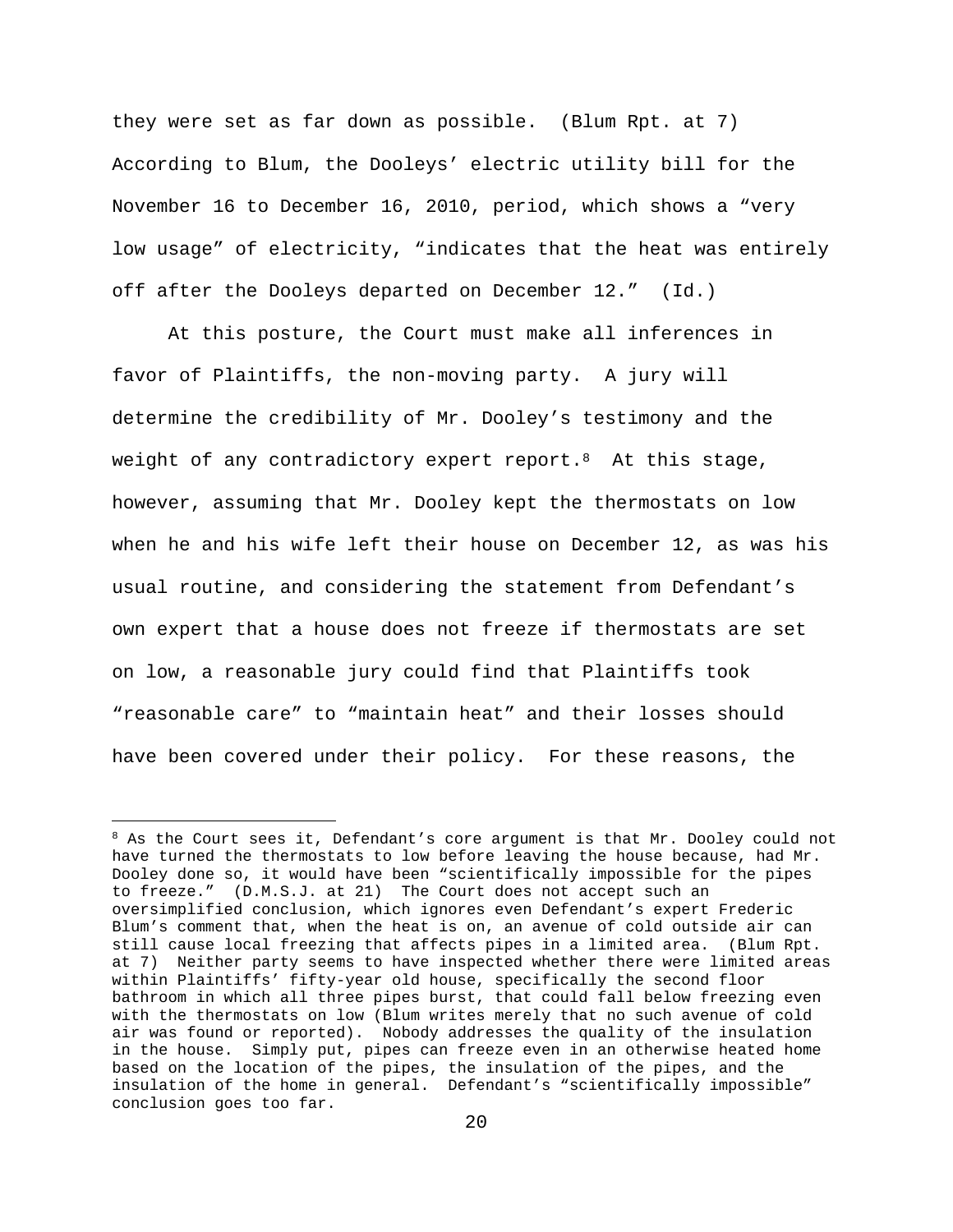Court will deny Defendant's motion for summary judgment as to Plaintiffs' breach of contract and declaratory judgment claims.

# **D. Plaintiffs' Bad Faith Claim**

 Since Plaintiffs have not presented sufficient evidence from which a jury could find that Defendant acted in bad faith when it denied Plaintiffs' insurance claim, the Court will grant Defendant's motion for summary judgment as to Count II of Plaintiffs' Complaint.

The Supreme Court of New Jersey has recognized an insured's cause of action against an insurer for the bad-faith failure to pay the insured's claim. Pickett v. Lloyd's, 131 N.J. 457, 470 (1993). The Pickett court stated that, "[t]o show a claim for bad faith, a plaintiff must show the absence of a reasonable basis for denying benefits of the policy and the defendant's knowledge or reckless disregard of the lack of a reasonable basis for denying the claim."  $Id.$  "If a claim is 'fairly debatable,' no liability in tort will arise." Id. at 473.

Explaining how the "fairly debatable" standard operates in the context of the denial of benefits on the basis of noncoverage, the Pickett court stated that "a claimant who could not have established as a matter of law a right to summary judgment on the substantive claim would not be entitled to assert a claim for an insurer's bad-faith refusal to pay the claim." Id. As a result, when a plaintiff brings a bad faith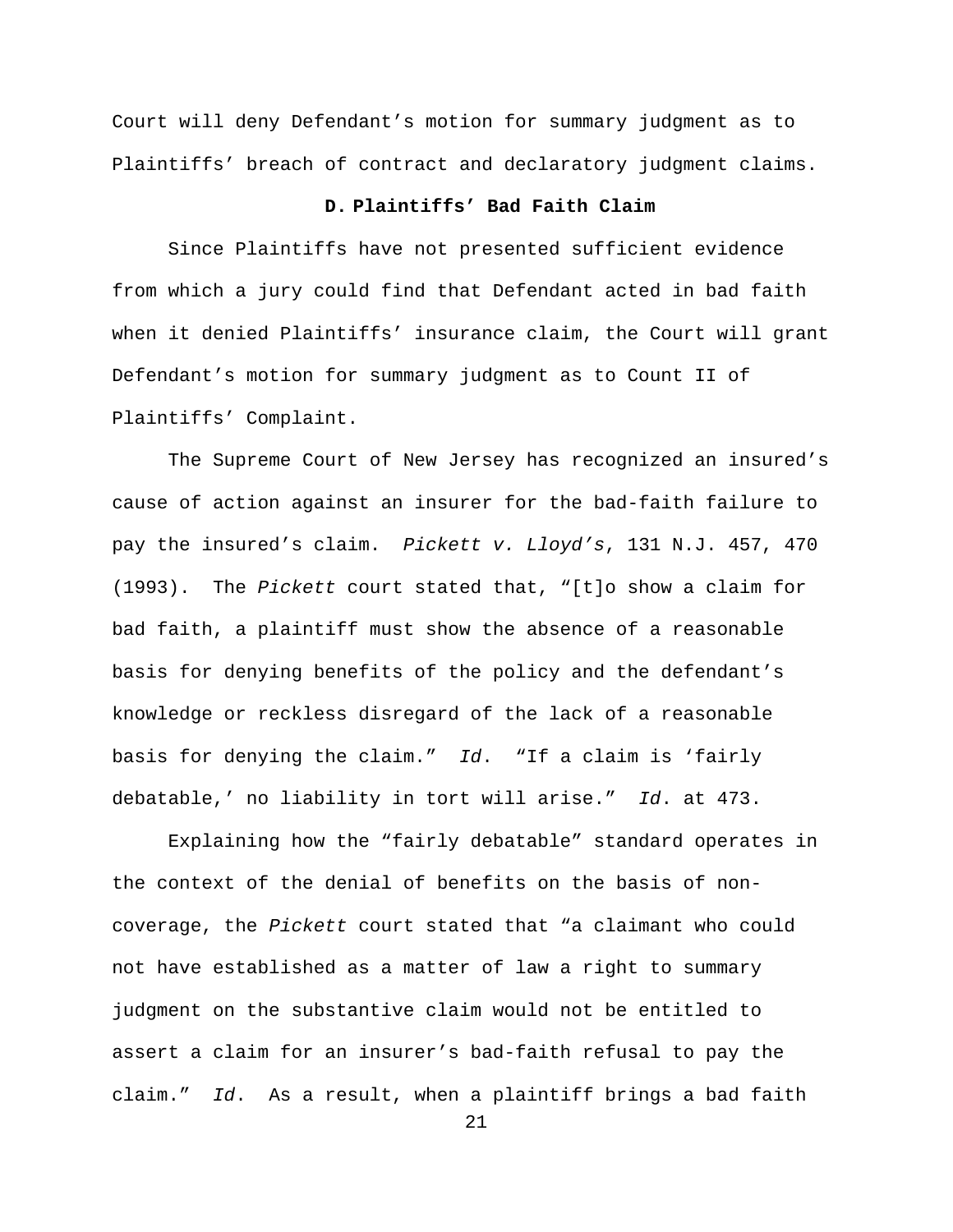cause of action, courts must determine whether there are any genuine issues of material fact that would preclude summary judgment in plaintiff's favor on the underlying claim for coverage. "If factual issues exist as to the underlying claim (i.e., questions of fact as to whether plaintiff is entitled to insurance benefits-plaintiff's first cause of action), the Court must dismiss plaintiff's second cause of action-the 'bad faith' claim." Tarsio v. Provident Ins. Co., 108 F. Supp. 2d 397, 401 (D.N.J. 2000).

Here, as detailed above, there is a genuine dispute of material fact as to whether Mr. Dooley left the thermostats on before he and Mrs. Dooley departed their house on December 12, 2010. This dispute would preclude the Court from granting summary judgment in Plaintiffs' favor on their underlying claim for coverage. The Court will therefore grant Defendant's motion for summary judgment as to Plaintiffs' bad faith claim.